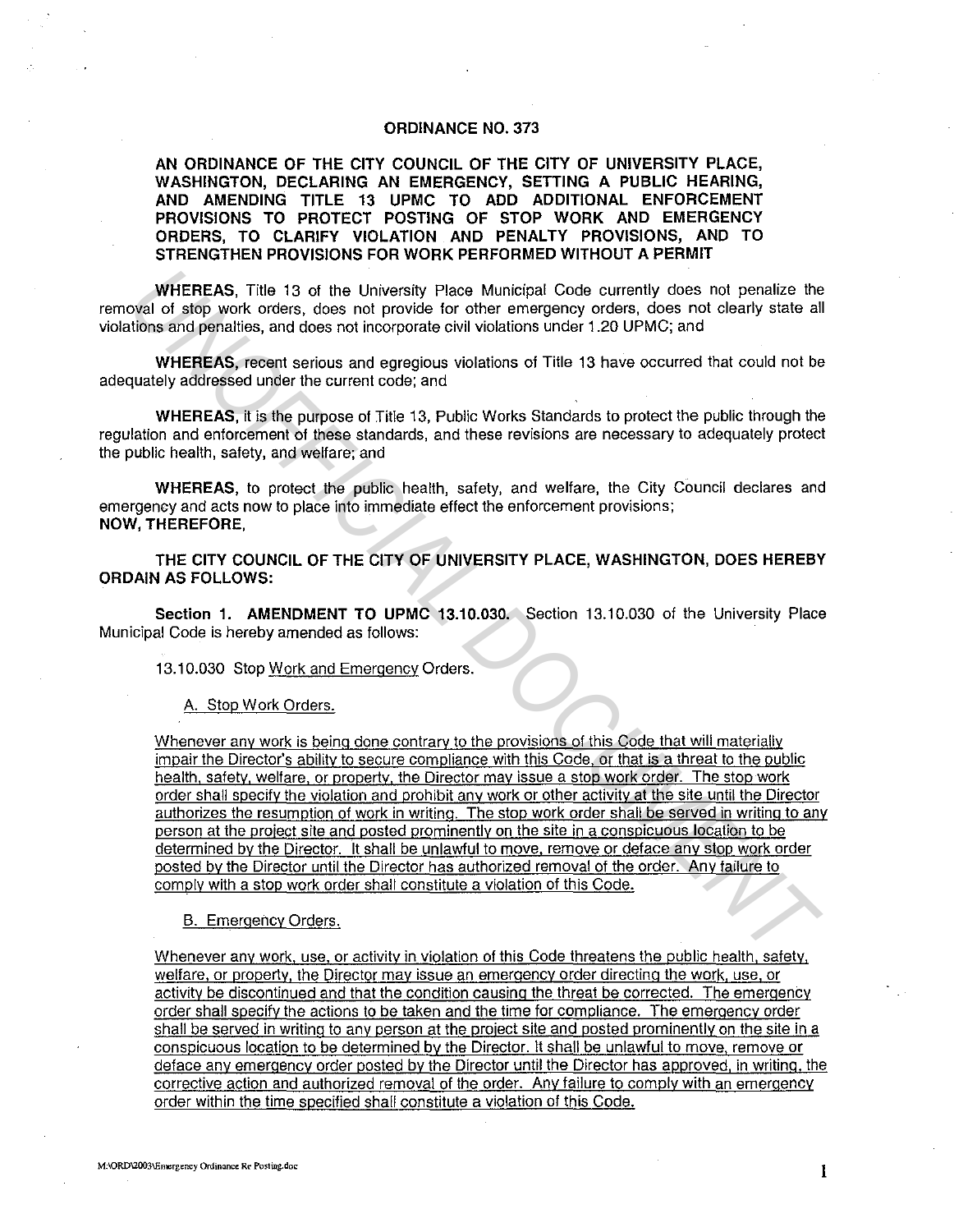When any development is being done contrary to any provisions of Title 13, or other ordinance, code provisions, or requiation of the City, the PW Department may issue a Stop Work order. The stop work order shall be served in writing on any person at the project site. Alternatively, the Public Works Department may post the Stop Work order prominently at the project site. It shall be the duty of all persons at a project site who have either been served or have actual notice that a stop work notice has been posted at the site to immediately cease all work at the site until the Public Works Department authorizes in writing a resumption of work.

**Section 2. AMENDMENT TO UPMC 13.10.050.** Section 13.10.050 of the University Place Municipal Code is hereby amended as follows:

13.10.050 Permit Requirements.

A. Permits Required. Before any person, firm or corporation shall commence or permit any other person, firm or corporation to commence any work to clear land, cut and remove trees, plane fill, stockpile, grade, pave, level, alter, construct, repair, remove, excavate or place any pavement, sidewalk, crosswalk, curb, driveway, gutter, drain, sewer, water, conduit, tank, vault, street banner or any other structure, utility or improvement located over, under or upon any public rightof-way or property in the City of University Place, or place any structure, building, barricade, material, earth, gravel, rock, debris or any other material or thing tending to. obstruct, damage, disturb, occupy, or interfere with the free use thereof or any improvement situated therein, or cause a dangerous condition, the appropriate permit shall be obtained from the City. A separate permit shall be obtained for each separate project. Section 2. **AMENOMENT TO UPMC 13.10.050**. Section 13.10.050 of the University Place<br>
Unigal Code is hereby amended as follows:<br>
13.10.050 Permit Requirements.<br>
A. Permits Required. Before any person, firm or corporation sh

Failure to obtain a permit is a violation of this Title and may be cause for withholding or withdrawing approval of project plans, revocation of a permit. suspension of building (or other) inspections, forfeiture of financial guarantees submitted to the City, refusal of the City to accept the work. or other enforcement action under this Title. Any permit application submitted for work commenced prior to the application submittal shall be charged double the actual cost for any applicable fees.

If a short plat or special use permit is a development requirement, a site development permit will not be issued until they are acquired. However, a site development permit may be processed jointly with a conditional use or land use permit.

**Section 3. AMENDMENT TO UPMC 13.10.150.** Section 13.10.150 of the University Place Municipal Code is hereby amended as follows:

13.10.150 Violations and Penalties.

A. Violations. General.

It is unlawful and a violation of this Title to do any of the following:

- 1. Perform or cause to be performed *anv* work specified in 13.10.050 upon any structure, land, or property within the City of University Place without first obtaining a permit or authorization as required by this Code.
- 2. Perform or cause to be performed any work upon any structure, land, or property within the City of University Place in a manner not permitted by the terms or conditions of any permit or authorization issued pursuant to this Code;
- 3. Misrepresent any material fact in any application, plans, or other information submitted to the City to obtain any permit or authorization issued pursuant to this Code;
- 4. Fail to comply with any stop work order, emergency order, or other lawfully imposed order imposed under this Code;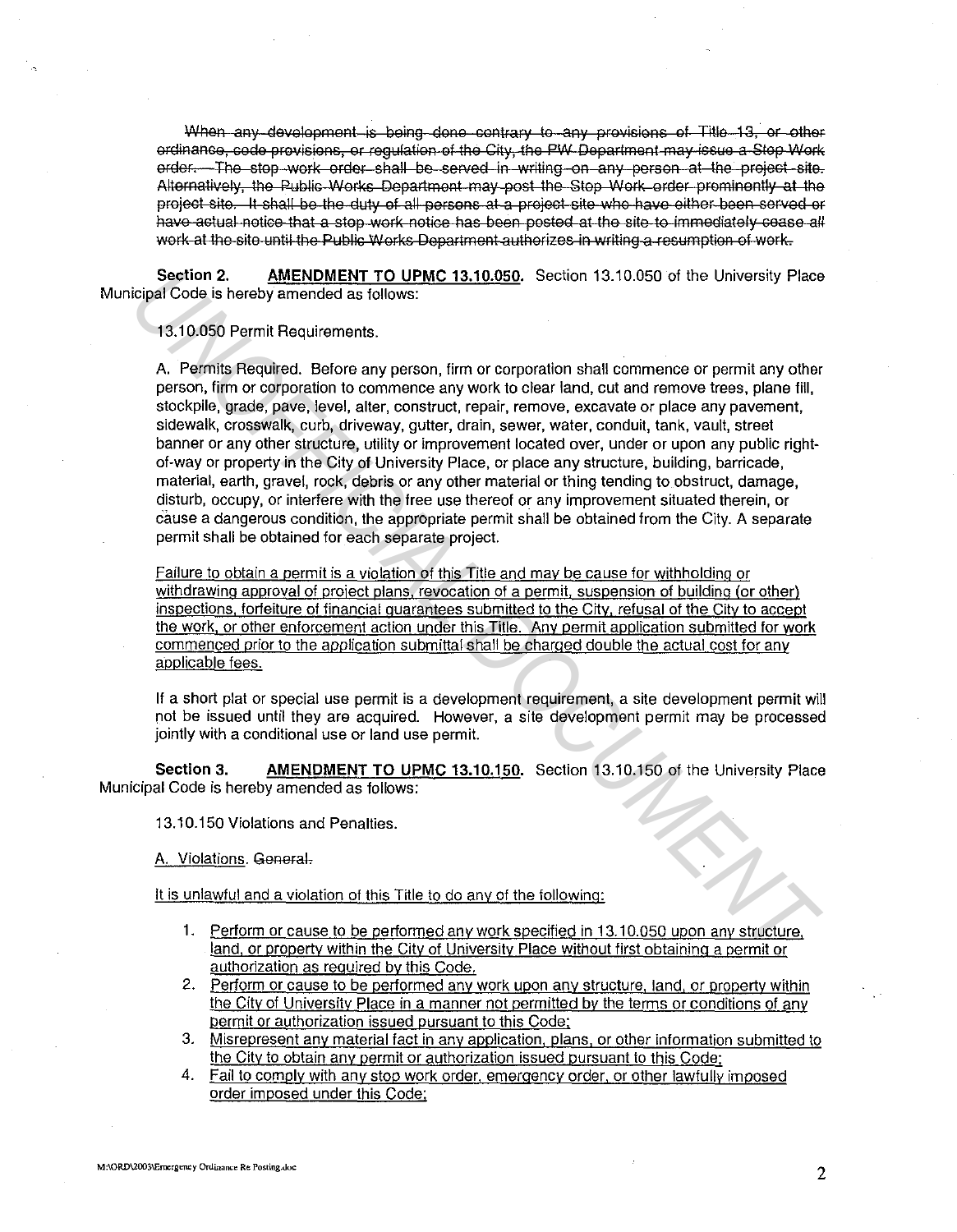- 5. Move. remove or deface any sign. notice, or order required by or posted in accordance with this Code;
- 6. Violate or fail to comply with any provisions of this Code.

1. Failure to comply with any of these regulations will be cause for withholding or withdrawing approval of the overall project plans, revocation of the site development permit, suspension of building inspections, forfeiture of the financial quarantee submitted to the city, and/or nonaccoptanso of the work by the city.

2. The city is authorized to make inspections and take such actions as required to enforce these requiations. The sity representative shall present proper credentials and make a reasonable effort to contact the property owner before entering onto private property.

3.A site development application will not be issued on any parcel that has a valid nenconvorsion forest practices permit for a period of six years from the date of the forest practice application approval.

4. The city may require the property owner to remove or replace illegal earthwork and/or restore and reclaim an illegally graded parcel. Earth material breught onto a parcel must be removed to a properly permitted disposal cite.

## B. Penalties. Enforcement Powers-

- 1. A violation of this Code shall be a civil violation subject to the penalties and abatement process set forth in Chapter 1.20 UPMC.
- 2. In addition to or as an alternative to any other remedy provided in this section, any person or entity violating this Code shall be guilty of a misdemeanor punishable as provided for in RCW 9A.20.021.
- 3. Any work carried out contrary to the provisions of this Code shall constitute a public ·nuisance and may be enjoined as provided by state law.
- 4. Nothing in this section shall limit or preclude the City from issuing stop work orders, emergency orders, or commencing legal or equitable action to prevent, enjoin, abate, or terminate any condition that constitutes or will constitute a violation of this Code whenever civil or criminal penalties are inadequate to effect compliance.
- 5. A violation of this Code may be cause for withholding or withdrawing approval of project plans, revocation of a permit, suspension of building (or other) inspections, forfeiture of financial guarantees submitted to the City, and refusal of the City to accept the work.

The city may remove, correct, or replace any improperly constructed facility, structure, or portion thereof which was allowed through an issued site development permit, and all expenses incurred by the city shall be paid by the property owner or applicant. If the city is required to bring an action to recover such costs, the city will recover reasonable attorney's fees and interest at 12 percent per annum to run from the date the work was completed by the city. Applicants must agree to this provision as a condition of issuance of any permit authorized by these regulations. The theoreap interest of the contract of the contract of the contract of the contract of the contract of the contract of the contract of the second of the second of the second of the second of the second of the second of

## C. Penalties

1. Violation of any of the provisions of these requiations by an applicant or engineer shall be a misdemeanor. Each day or portion of a day during which a violation of these requlations is continued, committed, or permitted shall constitute a separate offense.

2.Any work carried out contrary to the provisions hereof shall constitute a public nuisance and may be enjoined as provided by the statutes of the state of Washington.

**Section 4. COPY TO BE AVAILABLE.** One copy of this ordinance shall be available in the office of the City Clerk for use and examination by the public.